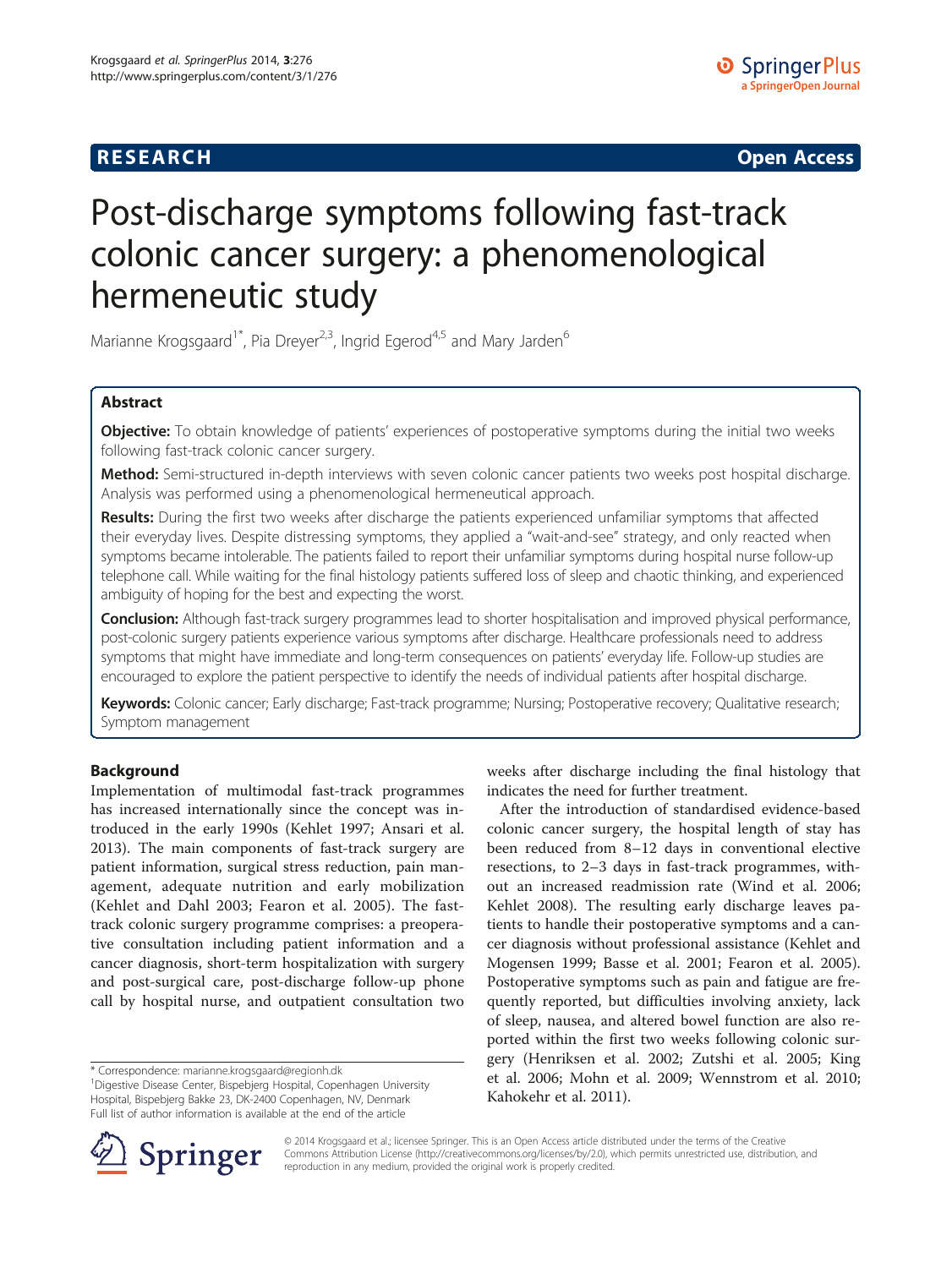A recent meta-synthesis described the negative impact of symptoms in cancer patients, increasing their need for optimal communication and preparatory information regarding treatment-related symptoms (Bennion and Molassiotis [2013](#page-6-0)). One of the key features of fast-track surgery is the provision of extensive preoperative information preparing patients for active participation in the multimodal regimen of treatment and care to meet selected goals for early discharge and resumption of normal activities after discharge (Kehlet [2008\)](#page-7-0). More knowledge is needed into the patient perspective to provide optimal care. The aim of the study was to obtain knowledge of patients' experiences of postoperative symptoms during the initial two weeks following fast-track colonic cancer surgery.

#### Methods

The study is a qualitative phenomenological hermeneutic study based on semi-structured interviews with cancer patients participating in a fast-track surgery programme. To study the patient's experiences of everyday life we used a semi-structured interview guide with open-ended questions (Kvale and Brinkmann [2009\)](#page-7-0). Interpretation of the interview text is based on Lindseth and Nordberg's (Lindseth and Norberg [2004\)](#page-7-0) phenomenological hermeneutic approach which builds upon the French philosopher Paul Ricoeurs' theory of interpretation (Ricoeur [1973b](#page-7-0)). Ricoeur stated that "what is to be interpreted in a text is what it says and what it speaks about" (Ricoeur [1973a](#page-7-0)). The researcher seeks to explain and understand the meaning of life experiences as told by participants. According to Ricoeur interpreting a text means seeing something new in what is already taken for granted, and disclosing a sort of being-in-the-world (Ricoeur [1973a\)](#page-7-0).

# Participants

The sample included seven colonic cancer patients participating in a fast-track surgery programme at a Danish University Hospital. The study was conducted at the Digestive Disease Center where fast-track programmes have been practised for the past 10–12 years. Inclusion criteria were patients with cancer, who had undergone fast-track colonic resection without colostomy and discharged from the hospital by the  $4<sup>th</sup>$  postoperative day. This criterion was selected pragmatically. Although the median length of stay is three days, 48% of patients are discharged on the 4th postoperative day or later (Stottmeier et al. [2011](#page-7-0)). Exclusion criteria were inability to read, write or speak the Danish language and residence on the Island of Bornholm due to time-consuming transportation. Seven patients were consecutively recruited the day before or after surgery from February to April 2012. Of twelve consecutive eligible patients, five were excluded: four from Bornholm and one male that refused participation.

Participant characteristics are presented in Table [1](#page-2-0). All but one patient had laparoscopic surgery, none of the participants received nursing care at home, and none had children living at home. Physical performance improved from discharge to two weeks postoperatively, with one patient able to carry out all pre-operative activities without restriction (Eastern Cooperative Oncology Group, ECOG = 0) within two weeks postoperatively. At discharge, patients were provided with direct unit telephone numbers and were encouraged to contact the nurses if they had questions or concerns. Usual care included a follow-up phone call by the hospital nurse one to two days after discharge.

#### Data collection

Eligible patients were introduced to the study by the study nurse (MK), who was not already known to the patients. Written informed consent was obtained during hospitalization and patients were later contacted for interview appointment by telephone (MK). Interviews were conducted at the location selected by the participants, being in their own home  $(n = 4)$ , in a private room at the hospital  $(n = 2)$  or at the workplace  $(n = 1)$ . The seven patients that consented to participate were already enrolled in our on-going quality of life study at the hospital using the self-reported questionnaire European Organisation for Research and Treatment of Cancer Quality of life Core 30 (EORTC QLQ-C30). Scores regarding symptom distress one and two weeks postoperatively were included in the last segment of the interview to prompt patients' memory in the present study. Patients' physical performance was scored using ECOG performance status at discharge and at the time of interview (Oken et al. [1982\)](#page-7-0). The semi-structured interviews were conducted two weeks postoperatively by the first author (MK), had an average length of 64 minutes (range 38–83 min) and were transcribed verbatim.

A semi-structured interview guide with open-ended questions explored how patients resumed everyday life, including their views on information provided by professionals regarding symptoms, and their own symptom experience and coping strategies. We posed open-ended questions such as: "What was important to you in order for you to resume everyday life?" and "How did you experience symptoms? Each interview started with a broad question letting the informant speak freely, e.g. "Tell me about your first day at home after discharge". This allowed for unexpected experiences to emerge (Kvale and Brinkmann [2009\)](#page-7-0). To enhance trustworthiness the interviewer was an open and attentive listener and avoided interpretations during the interview. To ensure reliability, transcription was carried out verbatim by the interviewer,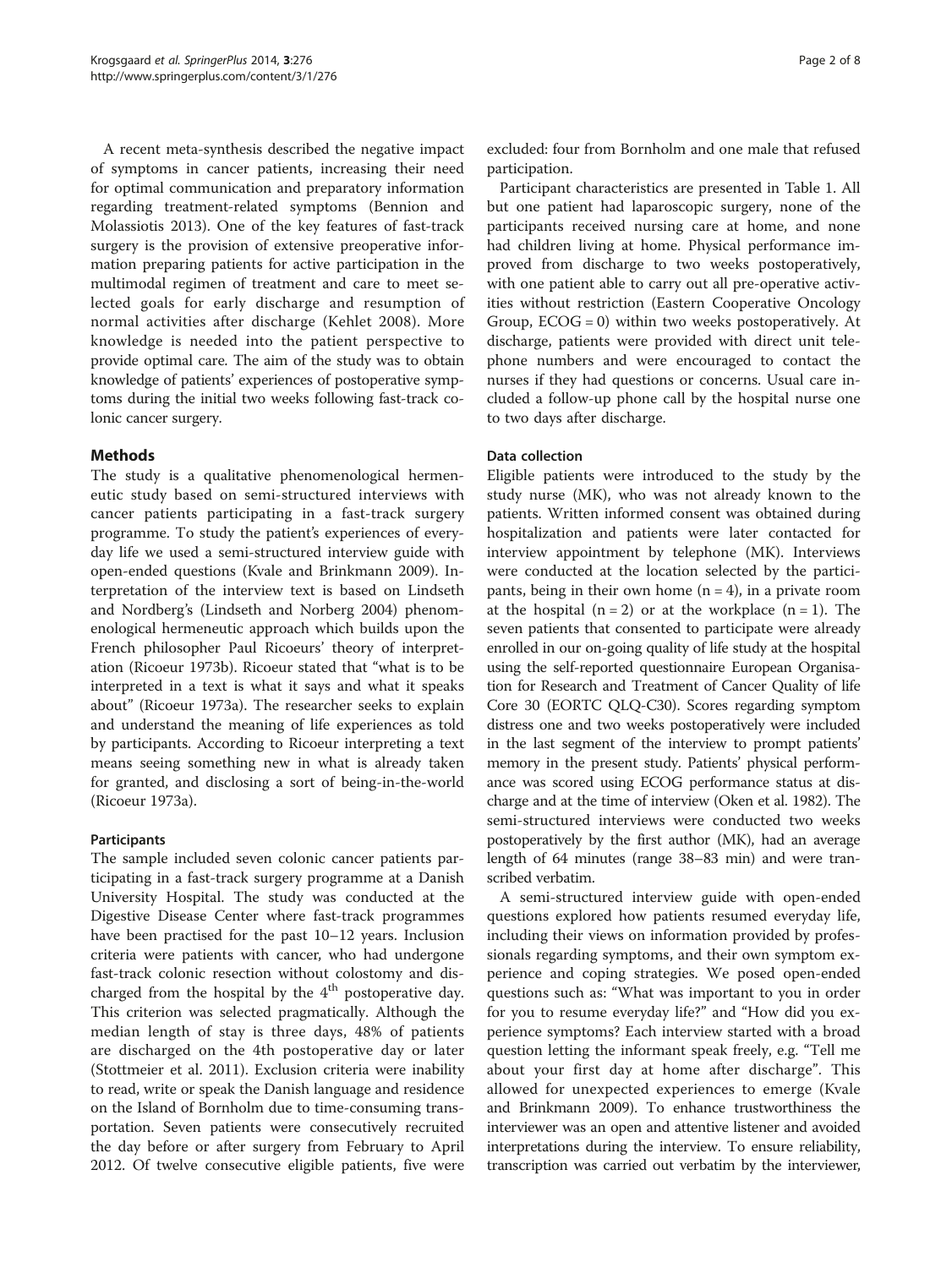<span id="page-2-0"></span>Table 1 Participant characteristics

| Gender | Age | Co-habitation | <b>Discharge</b><br>$day*$ | ECOG at<br>discharge | ECOG at<br>interview | Day of<br>interview** | Adjuvant<br>treatment | Employment<br>status |
|--------|-----|---------------|----------------------------|----------------------|----------------------|-----------------------|-----------------------|----------------------|
| Female | 55  | yes           | 2                          |                      |                      | 14                    | yes                   | Working              |
| Female | 59  | yes           | 2                          |                      |                      | 12                    | no                    | Working              |
| Female | 64  | no            | 3                          |                      |                      | 14                    | no                    | Retired              |
| Female | 74  | yes           |                            |                      |                      | 13                    | no                    | Retired              |
| Female | 79  | no            | 3                          |                      |                      | 15                    | yes                   | Retired              |
| Male   | 82  | yes           | 2                          |                      | 0                    | 14                    | no                    | Retired              |
| Male   | 82  | yes           |                            |                      |                      | 14                    | no                    | Retired              |

ECOG = The Eastern Cooperative Oncology Group Performance. ECOG score from 0–5 (0 = fully active, 5 = death).

Adjuvant treatment = Chemotherapy starting 2-3 weeks postoperatively. Discharge day\* = days after surgery. Day of interview\*\* = days after surgery.

keeping as close to what was said as possible without subjective interpretation.

#### Ethical considerations

The patients were introduced to the study by the first author (MK) on the day of admission and were given 24 hours to consider participation. The patients received written and verbal information on the purpose of the study, including the right to withdraw from the study and assurance of confidentiality according to the basic principles for research stated in the Helsinki Declaration and Northern Nurses federation (Northern Nurses' Federation (NNF) ([2003](#page-7-0))). The study was registered at the Danish Data Protection Agency (j.no.2012-41-0160).

# Data analysis

Influenced by Ricoeurs interpretation theory Lindseth and Nordberg argue for an in-depth analysis of text using a dialectic method on three levels (Lindseth and Norberg [2004\)](#page-7-0). Several other nurse researchers have applied this method of analysis and subscribe to explicit principles for the analysis (Kouwenhoven et al. [2012](#page-7-0); Wenstrom et al. [2012](#page-7-0); Dellenmark-Blom and Wigert [2013](#page-6-0)). Based on these views, our analysis was performed on three levels: naïve reading, structural analysis, and critical analysis and discussion. Naïve reading is the first impression of the interview text as a whole, achieving an immediate understanding of the content. Structural analysis is carried out on three levels: "what is said" (quotes), "what the text speaks about" (meaning), and finally, the text is structured into main themes and subthemes (interpretation). In critical analysis, the interpretation continues with a discussion of findings in a dialectic pattern between explanation and comprehension achieved by relating to the naïve reading, the validated themes, and external literature relevant for the topics. This "final act of comprehension" is used to argue in favour of one or several suitable interpretations of the text (Ricoeur [1973b\)](#page-7-0).

In our study, the findings emerged through analysis and interpretation among a group of qualitative investigators discussing the relationship between the parts and the whole text, increasing the credibility and trustworthiness of our findings (Lindseth and Norberg [2004](#page-7-0); Polit and Beck [2012\)](#page-7-0). Selected quotes from participants are presented to allow the reader to judge interpretations and add credibility to the analysis. Data were managed using the qualitative computer software package NVivo version 9.0 (QSR international Pty Ltd., Victoria, Australia), which created an audit trail, providing credibility and reliability to the findings.

# Findings

#### Naïve reading

The naïve reading was our initial spontaneous impression of how the patients experienced postoperative symptoms expressed as a meaning of the whole. After discharge, patients experienced their symptoms as unfamiliar, causing worry or doubt and affecting everyday life. Despite difficulties in interpreting symptoms, the patients did not contact the hospital. They relied on their everyday experiences and their relatives to relieve symptoms. The patients actively regained control over usual daily activities despite experiencing persistent or sudden symptoms that limited activity. Psychological recovery was a considerable part of convalescence; the cancer diagnosis stunned the patients and caused them grief. While waiting for the final histology, they experienced lack of sleep and chaotic thinking. Waiting was described as a time of uncertainty, affecting everyday life and recovery. Patients experienced ambiguity as they hoped for the best and prepared for the worst.

#### Structural analysis

The structural analysis entailed interpretation of the text in dialectic movements between quotes and the interpreted meaning (Table [2\)](#page-3-0). The analysis resulted in two main themes and their sub-themes (Table [3\)](#page-3-0).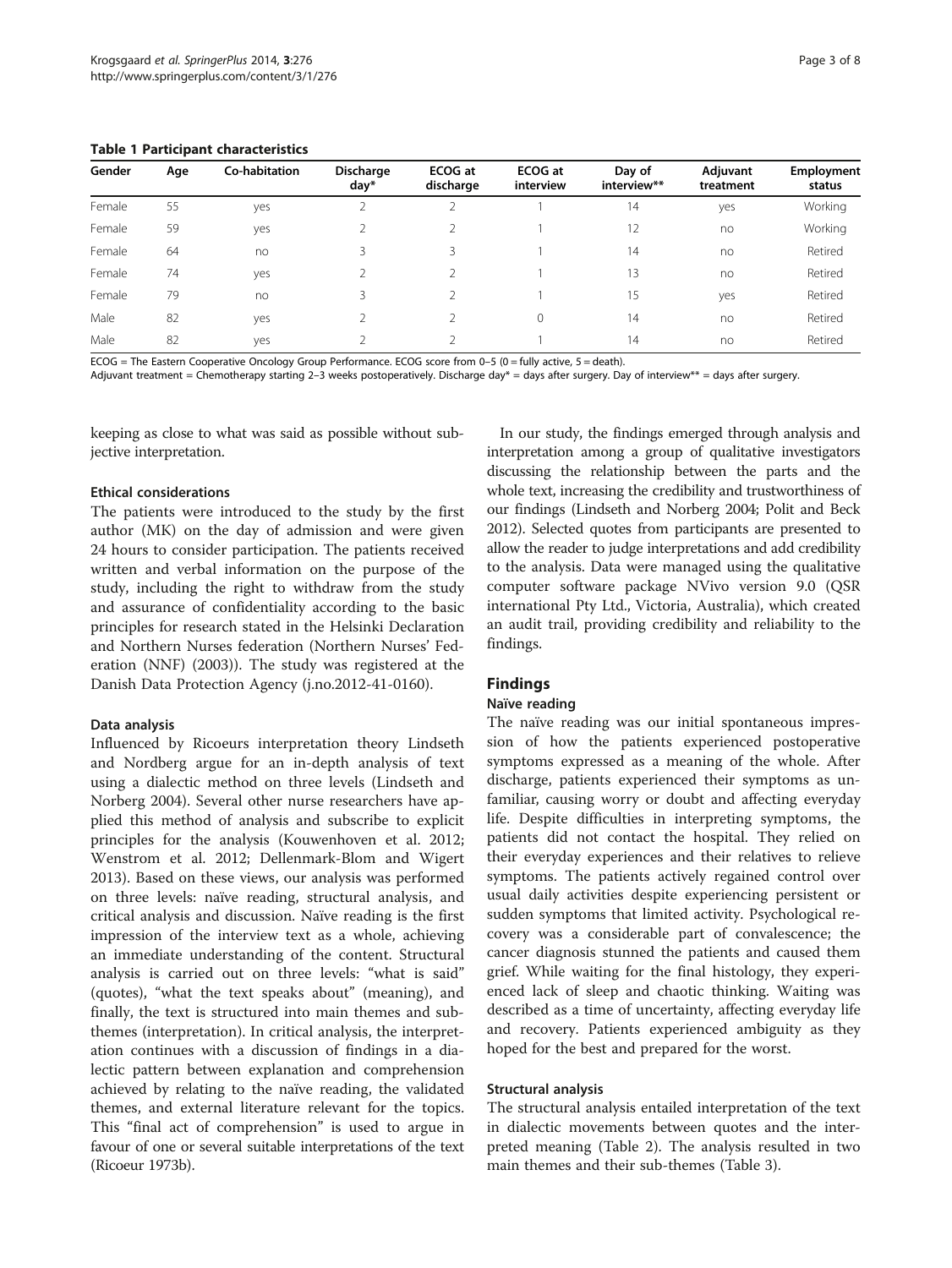#### <span id="page-3-0"></span>Table 2 Example of structural analysis

| Direct quote                                                                                                                                                                                                                                                     | Meaning                                                                                                                                                           | Interpretation                              |  |
|------------------------------------------------------------------------------------------------------------------------------------------------------------------------------------------------------------------------------------------------------------------|-------------------------------------------------------------------------------------------------------------------------------------------------------------------|---------------------------------------------|--|
| "What is said"                                                                                                                                                                                                                                                   | "What the text speaks about"                                                                                                                                      | Main theme: symptoms<br>permeate daily life |  |
| It really is odd that I feel so tired. I wonder what my blood<br>count is. There may be something wrong, but as my son<br>said: Mom you are 74, it might just be something ordinary.                                                                             | At home patients experienced unfamiliar symptoms<br>causing worry and doubt. Patients interpreted their<br>symptoms alone or with relatives seeking explanations. | Symptoms cause concern                      |  |
| l kept thinking oh, no is it a thrombosis or a stroke because<br>had sensory disturbances. I wondered if it was stress.                                                                                                                                          |                                                                                                                                                                   |                                             |  |
| Suddenly I felt a pressure in my stomach and I lost my<br>appetite. It seemed strange to me, as it ought to be the<br>other way around; with a lack of appetite first I thought<br>that it would soon disappear, so I could start eating again.<br>am so skinny. | Sudden or persistent symptoms limited activities in<br>everyday life. Sudden fatigue required frequent rest.                                                      | Symptoms limit activity                     |  |
| During the first week I was suddenly overcome by fatigue<br>and had to rest for 20 minutes before I could continue<br>with what I was doing.                                                                                                                     |                                                                                                                                                                   |                                             |  |
| The first days at home I did nothing at all because of pain.<br>only put on underwear and a sheet to avoid the pain.                                                                                                                                             |                                                                                                                                                                   |                                             |  |
| We went for a walk, just a short one; I mean we don't have<br>to walk for hours as usual. Then I went to bed again and<br>slept for an hour. Every day I went to bed after breakfast<br>and again after lunch, I was so tired.                                   |                                                                                                                                                                   |                                             |  |

Structural analysis was conducted on three sub-levels: "what is said" (quotes), "What the text speaks about" (meaning), and final structure into main themes and sub-themes (interpretation).

# Main theme: symptoms permeate everyday life Subtheme: daily activities driven by own motivation

Once at home, patients resumed their usual physical activities like going for a walk, bicycling, shopping, or returning to work. Some were compelled to return to daily life, and driven by their impetus to recover, patients focused on their resources. One woman was determined to resume her seven kilometre walk to work:

"I have to be able to walk to work, so I told myself walk 1000 steps today, 2000 tomorrow… I set goals for myself…. I have an idea that my willpower is important. If you are determined to recover, you'll recover more easily". (Female, 55).

Other patients were less determined and proceeded step-by-step to regain pre-illness level of activity. Relatives had no major influence on the patients' accomplishment of physical activities, but instead they helped with

Table 3 Main themes and sub-themes

| <b>Main themes</b> | Symptoms permeate daily life                       | <b>Experience of grief</b>       |
|--------------------|----------------------------------------------------|----------------------------------|
| Sub-themes         | • Daily activities are driven by<br>own motivation | • Stunned by cancer<br>diagnosis |
|                    | • Symptoms limit activity and<br>cause concern     | • Chaotic thinking               |
|                    | • Symptoms are managed by<br>own experiences       |                                  |

daily tasks as cooking and shopping. Patients gradually resumed more demanding activities like doing laundry or cleaning. They were, however, still physically limited due to weakness and fatigue.

#### Subtheme: symptoms limit activity and cause concern

Patients experienced various symptoms such as fatigue, sleeplessness, loss of appetite, urinary symptoms, lack of concentration, diarrhoea, scrotal oedema, pain and sensory disturbances. Unfamiliar symptoms caused worry and doubt about cause, duration and consequences. As one patient said:

"Suddenly I felt pressure in my stomach, and I lost my appetite. It seems strange to me, as it ought to be the other way around, losing my appetite first… I expected it to disappear, so I could start eating again. I am so skinny". (Female, 79).

Difficulty in recognizing common postoperative symptoms caused anxiety and some patients started suspecting cancer and speculated whether the tumour had been removed:

"… the diarrhoea I had to endure the first week took its normal course. By the second week I found it very troublesome, very. The irregularity of my bowel movement was the reason I saw a doctor in the first place. Therefore I worried whether they got it all [tumour] out?". (Male, 82).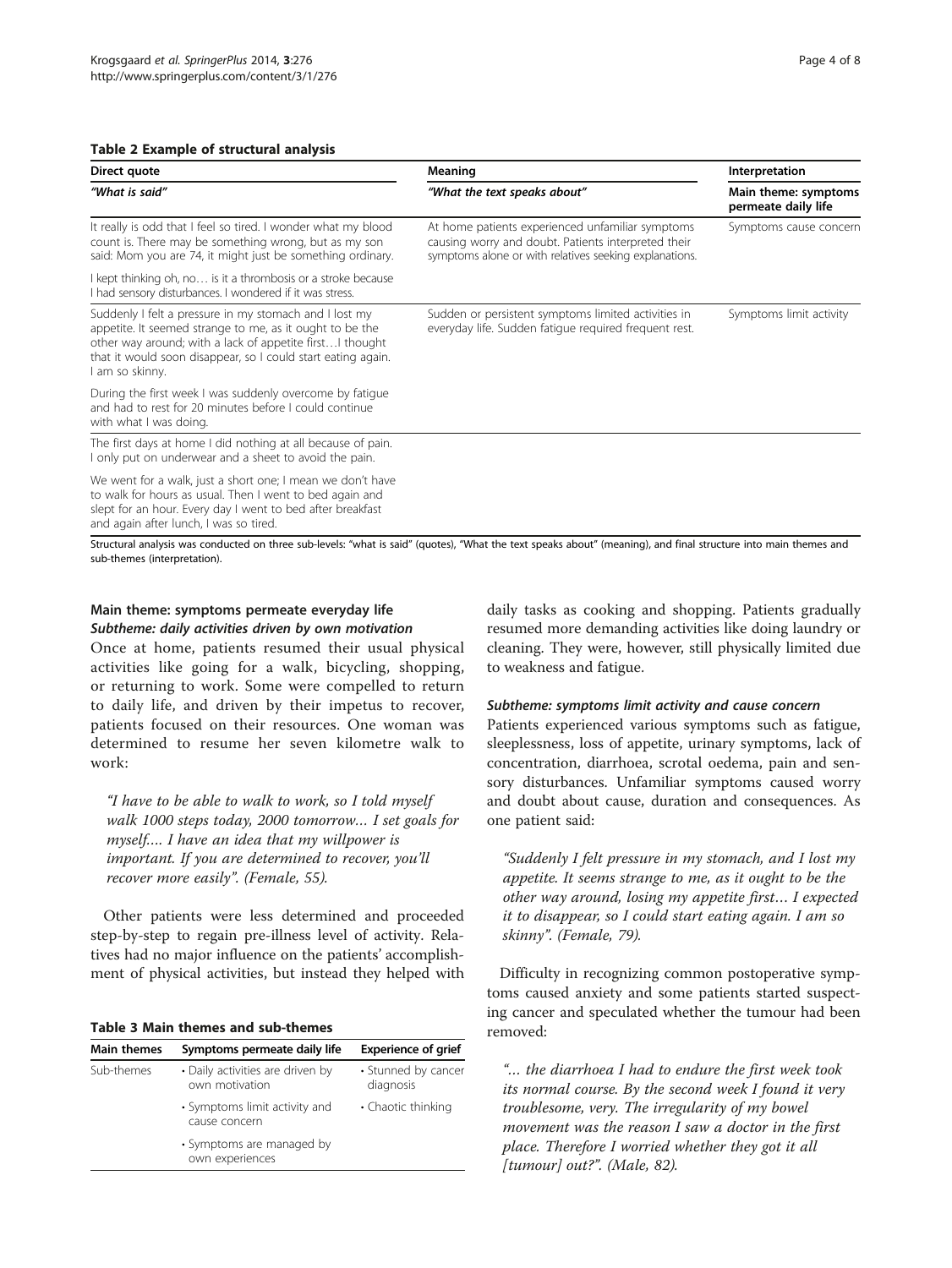The patients employed various strategies to manage their symptoms. Some patients waited for the bowel function to normalize, applying a "wait-and-see" strategy. They considered contacting the hospital, but refrained because they believed symptoms were temporary and they wanted to avoid causing concern in the family. A woman with untreated cystitis for two weeks said:

"…Well, I didn't think that it was anything worth calling about. Now I remember the nurse telling me, don't call if you have a swollen finger. Then I thought, is a bladder infection worth calling about? I just waited until Monday [outpatient appointment]". (Female, 79).

During a follow-up call from the hospital a few days after discharge the patients did not mention their symptoms. One patient in particular told the nurse that he was doing well, although he had uncomfortable symptoms. Symptoms limited activities in everyday life and the patients responded when they reached their physical limit, e.g. being overcome by fatigue, in persistent pain, or needing sleep. As a consequence daily walks were cut short and other activities such as cooking and cleaning were avoided.

#### Sub-theme: symptoms are managed by own experiences

Patients were concerned about their symptoms and sought information on the Internet, consulted their relatives, or relied on their own experience. A woman suffering loss of appetite said:

"…my son recommended…a certain chocolate bar. He said, go buy some and cut them into small bites and eat them. Well, it might be a good idea" (female, 64).

In some cases lack of knowledge of a symptom led to disagreement between the patient and family regarding when to call the hospital. The reason to avoid calling could be fear of the consequences or just not wanting to disturb the nurses. A woman that lived alone had a friend staying for the week and said:

"One day I felt really bad, and my friend said contact them [the unit]. I said, forget it. She wanted me to call them. I told her no, come on, I'll go to bed, there is no need to disturb them". (Female, 64).

# Main theme: experience of grief Sub-theme: stunned by cancer diagnosis

Although the patients still did not have a final histology, they were stunned by the cancer diagnosis. The patients described their trajectory from perfect health, to awareness of body changes, and to obsessing about a tumour:

"Normally I feel that I am very much in touch with my body and listen to the signals it sends me. That is why it came as such a shock that I had a tumour". (Female, 59).

Immediately after the medical examination some patients were unprepared and shocked by being diagnosed with a tumour, while others had a notion it might be cancer. The patients grieved the loss of their prior life before the possible cancer:

"When I think of March  $10^{th}$  in the morning, afternoon and part of the evening, I was blissfully unaware. Then I'm reading the paper to see what's on television and all of a sudden I have to go to the toilet again, and then it doesn't matter anymore what's on TV. I knew something was seriously wrong". (Female, 79).

#### Sub-theme: chaotic thinking

While waiting for the pathology report, patients wondered whether the surgery had cured them. Ambiguous and chaotic thoughts balanced between hoping for the best and preparation for the worst:

"I've had extreme reflections and questions like: What if I die? How will I endure a difficult treatment as chemo [therapy] or surgery? What will happen?". (Female, 59).

Some chose not to think or talk about their concerns, while others discussed their situation with relatives. Patients were more open with other cancer survivors who understood their situation. While waiting for biopsy results patient reactions were described as: "my mind was spinning", "lying awake at night" or "difficulty finding myself". Anxiety forced patients to find ways to distract their attention:

"I've been anxious about the result. I've never watched that much television as in the past week to divert my thoughts". (Female, 64).

#### **Discussion**

This study aimed at obtaining knowledge of patients' experiences of postoperative symptoms during the first two weeks following fast-track colonic cancer surgery. Our main findings were that symptoms persisted and affected the everyday lives of patients after returning home from the hospital, and that the patients experienced grief as they lost their former life without cancer.

What sets this study apart from studies of conventional treatment is the fact that patients are discharged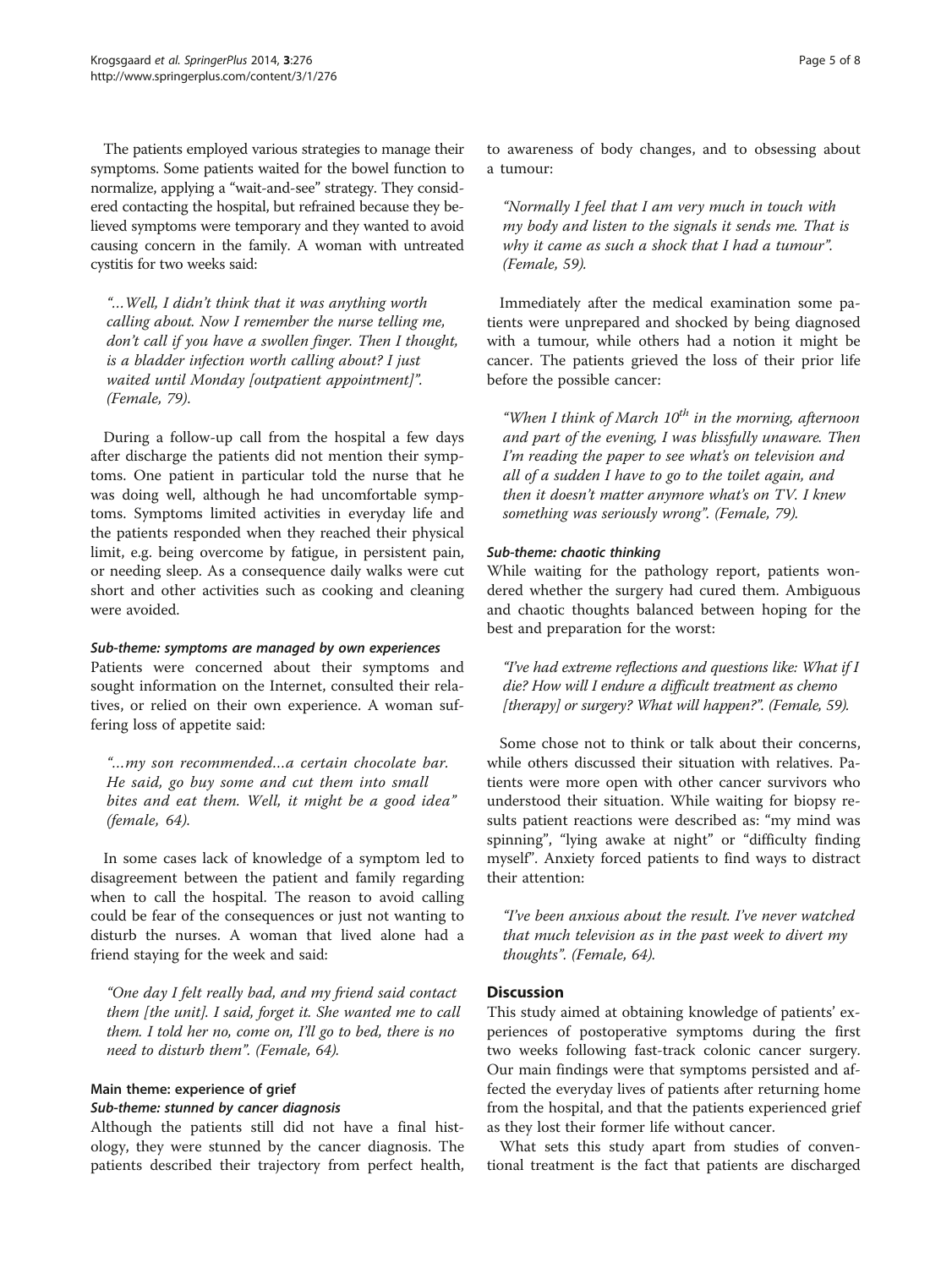earlier and are left to cope with their symptoms in the context of daily life at home. Our study showed that patients needed to resume their normal activities and that they were driven by their own motivation. Resuming a familiar lifestyle is in accordance with other descriptions of postoperative recovery, demonstrating the importance of regaining control over habitual physical and social functioning, when returning to preoperative levels of independence (Allvin et al. [2007\)](#page-6-0). The patients in our study succeeded in resuming everyday activities despite an array of worrying and uncomfortable postoperative symptoms. Bandura argues that a strong sense of self-efficacy is created through mastery of experiences (Bandura [1994\)](#page-6-0); thus we assume it is important that health professionals encourage patients to resume familiar activities in the postoperative recovery process.

Patients in our study experienced diverse symptoms. While pain, fatigue and changes in bowel function are well described, other symptoms like oedema, concentration difficulties, sleeplessness and sensory disturbances are sparsely reported and might be under-studied. The experience of unfamiliar symptoms is in accordance with other studies of fast-track and conventional colorectal surgery (Blazeby et al. [2009,](#page-6-0) Barthelsson et al. [2008](#page-6-0); Wennstrom et al. [2010;](#page-7-0) Jonsson et al. [2011\)](#page-6-0). We assume that the symptoms were less upsetting to the patients when they were experienced in hospital during conventional surgery programmes where experienced staff was available.

In other populations, such as cardiac surgery, patients have reported symptoms that were not recorded in the standard questionnaires (Savage [1999](#page-7-0)). This demonstrates the importance of qualitative studies that inform clinicians and questionnaire developers of known and unknown symptoms that impact everyday life.

In our study, most symptoms were experienced as indeterminate or uncharacteristic and led to a "wait-andsee" strategy. According to Leventhal et al. ([1997](#page-7-0)), weak or ambiguous symptoms are difficult to interpret and lead to longer assessment and delay in reporting symptoms (Leventhal et al. [1997](#page-7-0); Leventhal et al. [2001\)](#page-7-0). We assume this might explain why patients failed to handle symptoms in accordance with preparatory information, such as when to contact the unit if symptoms of urinary tract infection or diarrhoea arise. Some studies show that patients contact the hospital before the next scheduled appointment; however the symptoms reported are not clearly described in these studies (Norlyk and Harder [2011;](#page-7-0) Taylor and Burch [2011\)](#page-7-0). In spite of worry and doubt regarding symptoms the scheduled outpatient appointment in the fast-track programme reassured patients and served as a time frame for patients needing professional assistance regarding symptoms. Consequently, short-term impact of the experienced symptoms seemed of

minor importance. However other studies have found that 5–6% of patients are readmitted on the  $5<sup>th</sup>$  postoperative day after fast-track colonic cancer surgery (Stottmeier et al. [2011;](#page-7-0) Delaney et al. [2012](#page-6-0)) due to e.g. vomiting, urinary tract infection, bleeding and ileus (Stottmeier et al. [2011](#page-7-0)). Thus a "wait-and-see" strategy might be unsuitable for patients who are scheduled for follow-up appointments after two weeks.

According to Fearon et al. [\(2005](#page-6-0)) early discharge in fast-track programmes implies more active supervision of the patient when at home to ensure the patient is well (Fearon et al. [2005](#page-6-0)). Telephone contact is one way to access the patient's situation. In our study patients failed to report their symptoms to the nurse during telephone follow-up, but they did, however, discuss their symptoms with relatives. Other studies have described these findings (Leventhal et al. [1997;](#page-7-0) Norlyk and Harder [2011](#page-7-0)) and it might be inferred that telephone follow-up is inadequate (Bennion and Molassiotis [2013\)](#page-6-0). Patients need information to recognize symptoms that require medical attention (Bennion and Molassiotis [2013](#page-6-0)) and Cox and Wilson [\(2003\)](#page-6-0) argue that the knowledge and skills of nurses are essential for assistance in telephone follow-ups (Cox and Wilson [2003\)](#page-6-0).

According to our findings, it is important that professionals encourage patients to report both expected and unfamiliar symptoms during follow-up. When symptoms are ambiguous and diffuse, the follow-up nurse needs to explore the patient experience in a systematic manner. Further, exploring which symptoms the patient has discussed with relatives might improve patient openness in symptom reporting. However evidence is still lacking as to the best time, structure and method to conduct follow-up telephone calls (Mistiaen and Poot [2006;](#page-7-0) Cusack and Taylor [2010\)](#page-6-0). Patients in our study discussed persistent symptoms at the outpatient appointment and were treated for urinary tract infection and diarrhoea. However if recognized at telephone follow-up unnecessary symptom distress might have been avoided.

The patients in our study were satisfied with the preparatory information and regarded the discharge information they received about common symptoms as adequate and relevant. It was reassuring to know that the unit could be contacted at any time for expert advice and support. However, once at home even expected symptoms were difficult to interpret and cope with, such as diarrhoea, fatigue and loss of appetite. When unable to use the information, patients relied on their everyday experiences and relatives as described in other studies (Williams [2008](#page-7-0); Pedersen et al. [2012](#page-7-0); Norlyk and Martinsen [2013](#page-7-0)).

We assume that information given in our study was too general to accommodate the individual patients and their symptoms. Preparatory information might reduce distress (Bennion and Molassiotis [2013](#page-6-0)) but individualized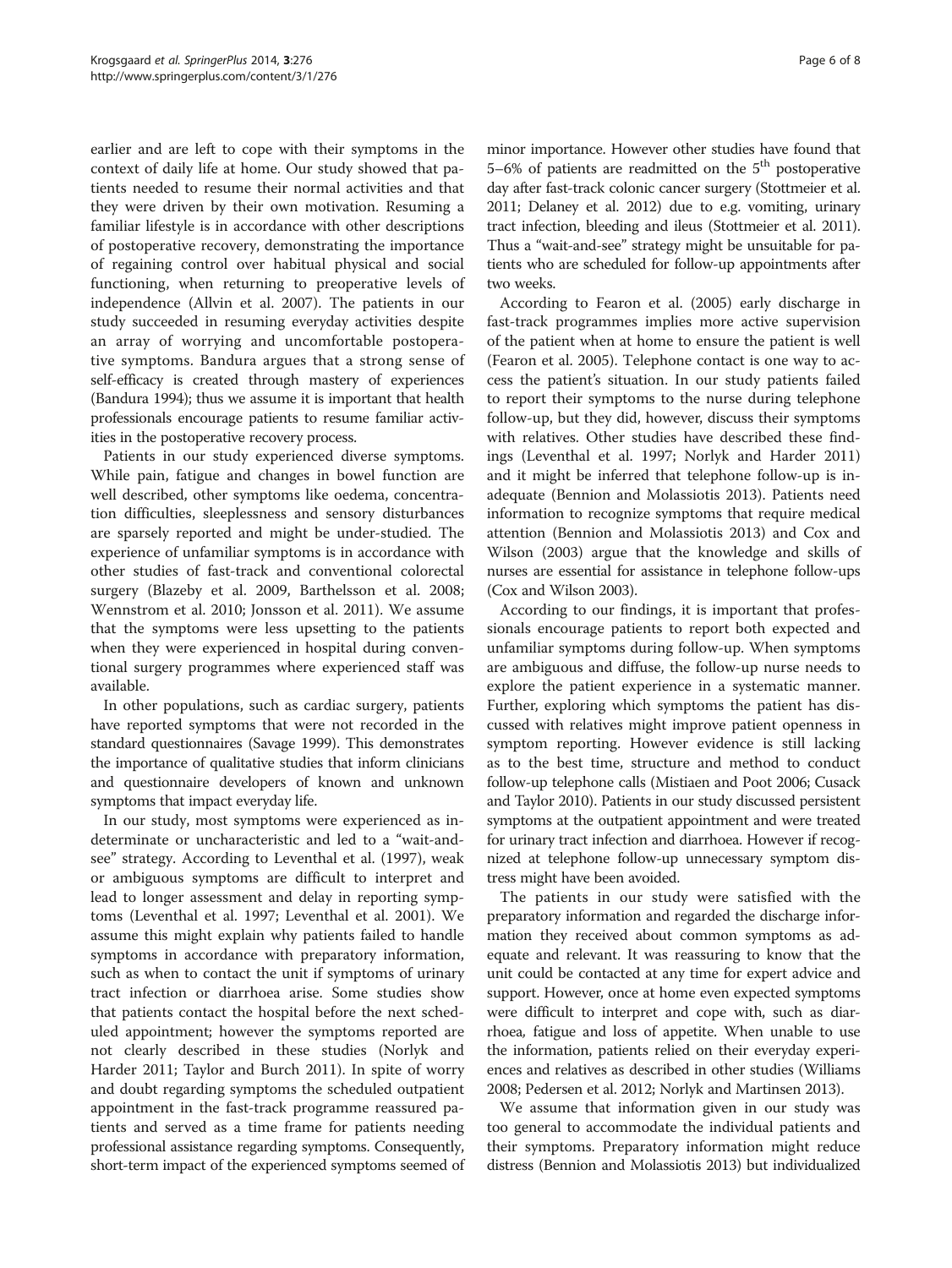<span id="page-6-0"></span>information is important to improve patient response (Fredericks et al. 2009). With this in mind, patients' prior experiences should be incorporated in the preparatory individualized information provided by nurses. Even though there is limited time available due to short-term hospitalizations in fast-track programmes, preparing the patient for post-discharge recovery by rehearsing matters of importance regarding symptom management could promote patient self-efficacy.

The patients in our study were vulnerable during the diagnostic phase and after discharge. At home, awaiting results from the biopsy, life was kept "on hold", as also described by Giske et al. (2009). Psychological recovery was an important part of the postoperative recovery in our study. The vulnerability and distress appeared to affect the patient perception of and response to symptoms and must be taken into account. As postoperative recovery is an energy-consuming process involving physical, psychological, social and habitual functions (Allvin et al. 2007), the process does not only include physical symptoms as described in fast-track information.

#### Study limitations

The transferability of this study is limited to the context of fast-track colonic cancer surgery and to contemporary conditions as regimens change over time. Variation in gender, age and marital status might have broadened the findings, but the timing of the interview and the indepth patient perspective complement and nuance the existing knowledge about patients' perceptions of postoperative symptoms after discharge after fast-track colonic surgery. As a consequence of our criteria to exclude patients discharged after four days we have limited the scope of the study. Knowledge about these patients might inform clinical practice and future studies in fast-track colonic surgery.

#### Conclusion

Although fast-track programmes lead to shorter hospitalisation and improved physical performance in patients undergoing colonic surgery, the patients still experience a variety of ambiguous symptoms during the first two weeks following surgery. The symptoms described in our study are not all covered in the preparatory information for fast-track colonic surgery. Healthcare professionals need to address symptoms that might affect the patients' everyday life after hospital discharge. Future studies are encouraged to explore the patient perspective to identify the needs of individual patients after hospital discharge.

#### Competing interests

The authors declare that they have no competing interests.

#### Authors' contributions

MK is the primary author and was responsible for the drafting of the manuscript. MK, PD and MJ were responsible for the study conception and design. MK, PD, MJ and IE made critical revisions to the paper. IE supervised the study. All authors read and approved the final manuscript.

#### Author details

<sup>1</sup>Digestive Disease Center, Bispebjerg Hospital, Copenhagen University Hospital, Bispebjerg Bakke 23, DK-2400 Copenhagen, NV, Denmark. <sup>2</sup>Faculty of Health, Aarhus University, Noerrebrogade 44, building 21,1, DK-8000 Aarhus, Denmark. <sup>3</sup> Aarhus University Hospital, Department of Anesthesia and intensive Care Medicine, Noerrebrogade 44, building 21,1, DK-8000 Aarhus, Denmark. <sup>4</sup>University of Copenhagen, Faculty of Health and Medical Sciences, Blegdamsvej 9, DK-2100 Copenhagen, Denmark. <sup>5</sup>Copenhagen University Hospital Rigshospitalet, Trauma Centre, Blegdamsvej 9, DK-2100 Copenhagen, Denmark. <sup>6</sup>The University Hospitals Centre for Health Research, Rigshospitalet, Ryesgade 27, DK-2200 Copenhagen, N, Denmark.

#### Received: 2 January 2014 Accepted: 13 May 2014 Published: 2 June 2014

#### References

- Allvin R, Berg K, Idvall E, Nilsson U (2007) Postoperative recovery: a concept analysis. J Adv Nurs 57(5):552–558. doi: 10.1111/j.1365-2648.2006.04156.x
- Ansari D, Gianotti L, Schroder J, Andersson R (2013) Fast-track surgery: procedurespecific aspects and future direction. Langenbecks Arch Surg 398(1):29–37. doi: 10.1007/s00423-012-1006-9; 10.1007/s00423-012-1006-9
- Bandura A (1994) Self-efficacy. In: Ramachaudran V (ed) Encyclopedia of human behavior. Academic, NewYork, pp 71–81
- Barthelsson C, Anderberg B, Ramel S, Bjorvell C, Giesecke K, Nordstrom G (2008) Outpatient versus inpatient laparoscopic cholecystectomy: a prospective randomized study of symptom occurrence, symptom distress and general state of health during the first post-operative week. J Eval Clin Pract 14(4):577–584. doi: 10.1111/j.1365-2753.2007.00920.x
- Basse L, Jakobsen DH, Billesbolle P, Lund C, Werner M, Kehlet H (2001) Accelerated rehabilitation after colon resection. Ugeskr Laeger 163(7):913–917
- Bennion AE, Molassiotis A (2013) Qualitative research into the symptom experiences of adult cancer patients after treatments: a systematic review and meta-synthesis. Support Care Canc 21(1):9–25. doi: 10.1007/s00520-012- 1573-x; 10.1007/s00520-012-1573-x
- Blazeby JM, Soulsby M, Winstone K, King PM, Bulley S, Kennedy RH (2009) A qualitative evaluation of patients' experiences of an enhanced recovery programme for colorectal cancer. Colorectal Dis. 1463–1318 (Electronic); 1462–8910 (Linking)
- Cox K, Wilson E (2003) Follow-up for people with cancer: nurse-led services and telephone interventions. J Adv Nurs 43(1):51–61
- Cusack M, Taylor C (2010) A literature review of the potential of telephone follow-up in colorectal cancer. J Clin Nurs 17–18:2394–2405. doi: 10.1111/ j.1365-2702.2010.03253.x; 10.1111/j.1365-2702.2010.03253.x
- Delaney CP, Brady K, Woconish D, Parmar SP, Champagne BJ (2012) Towards optimizing perioperative colorectal care: outcomes for 1,000 consecutive laparoscopic colon procedures using enhanced recovery pathways. Am J Surg 203(3):353–355. discussion 355–6, doi: 10.1016/j.amjsurg.2011.09.017
- Dellenmark-Blom M, Wigert H (2013) Parents' experiences with neonatal home care following initial care in the neonatal intensive care unit: a phenomenological hermeneutical interview study. J Adv Nurs: . doi: 10.1111/jan.12218
- Fearon KC, Ljungqvist O, Von Meyenfeldt M, Revhaug A, Dejong CH, Lassen K, Nygren J, Hausel J, Soop M, Andersen J, Kehlet H (2005) Enhanced recovery after surgery: a consensus review of clinical care for patients undergoing colonic resection. Clin Nutr 24(3):466–477. doi: 10.1016/j. clnu.2005.02.002
- Fredericks S, Ibrahim S, Puri R (2009) Coronary artery bypass graft surgery patient education: a systematic review. Prog Cardiovasc Nurs 24(4):162–168. doi: 10.1111/j.1751-7117.2009.00055.x
- Giske T, Gjengedal E, Artinian B (2009) The silent demand in the diagnostic phase. Scand J Caring Sci 23(1):100–106. doi: 10.1111/j.1471-6712.2008.00595.x
- Henriksen MG, Jensen MB, Hansen HV, Jespersen TW, Hessov I (2002) Enforced mobilization, early oral feeding, and balanced analgesia improve convalescence after colorectal surgery. Nutrition 18(2):147–152
- Jonsson CA, Stenberg A, Frisman GH (2011) The lived experience of the early postoperative period after colorectal cancer surgery. Eur J Cancer Care (Engl)